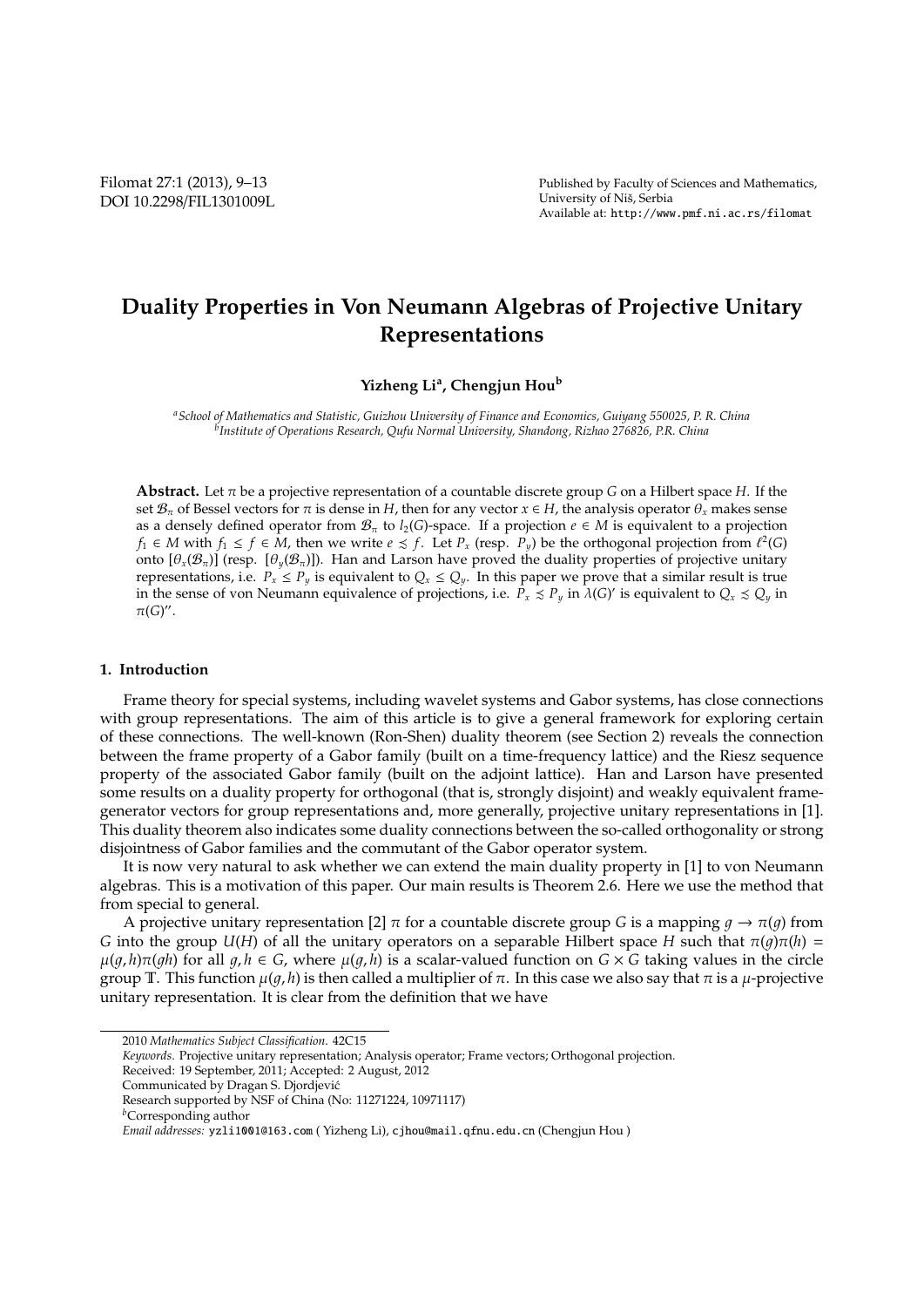(i)  $\mu(q_1, q_2q_3)\mu(q_2, q_3) = \mu(q_1q_2, q_3)\mu(q_1, q_2)$  for all  $q_1, q_2, q_3 \in G$ ,

(ii)  $\mu(q,e) = \mu(e,q) = 1$  for all  $q \in G$ , where e denotes the group unit of G.

Any function  $\mu$ :  $G \times G \to \mathbb{T}$  satisfying (i)-(ii) above will be called a multiplier for *G*. It follows from (i) and (ii) that we also have

(iii)  $\mu(g, g^{-1}) = \mu(g^{-1}, g)$  holds for all  $g \in G$ .

Typical examples of projective unitary representations are unitary group representation.

Similar to the group unitary representation case, the left and right regular projective representations with a prescribed multiplier  $\mu$  for *G* play important roles here. Let  $\mu$  be a multiplier for *G*. For each  $q \in G$ , we define

$$
\lambda_g x_h = \mu(g, h) x_{gh}, h \in G,
$$

and

$$
r_gx_h=\mu(h,g^{-1})x_{hg^{-1}}, h\in G,
$$

where  $\{x_q : g \in G\}$  is the standard orthonormal basis for  $\ell^2(G)$ . Clearly,  $\lambda_q$  and  $r_q$  are unitary operators on  $\ell^2(G)$ . Moreover,  $\lambda$  is a  $\mu$ -projective unitary representation of G with multiplier  $\mu(g,h)$  and  $r$  is a projective unitary representation of *G* with multiplier  $\mu(q, h)$ . The representation  $\lambda$  and r are called the left regular  $\mu$ -projective representation and right regular  $\mu$ -projective representation, respectively, of G. Let  $\mathcal L$  and  $\mathcal R$  be the von Neumann algebras generated by  $\lambda$  and  $r$ , respectively. We summarize a few basic properties in the following proposition:

**Proposition** <sup>[3]</sup> (i) The von Neumann algebra  $\mathcal{R}$  is the commutant of  $\mathcal{L}$ .

(ii) Both  $\mathcal L$  and  $\mathcal R$  are finite von Neumann algebras.

(iii) If for each *e* ≠ *u* ∈ *G*, either {*vuv*<sup>−1</sup> : *v* ∈ *G*} is a infinite set or { $\mu(vuv^{-1}, v)\overline{\mu(v, u)}$  : *v* ∈ *G*} is a infinite set, then both  $\mathcal L$  and  $\mathcal R$  are factor von Neumann algebras.

Since the basic techniques used in this paper involve von Neumann algebra theory, we first introduce some notation in [4].

A von Neumann algebra *M* is a ∗-subalgebra of *B*(*H*) such that *I* ∈ *M* and *M* is closed in the weak topology, where *B*(*H*) is the algebra of all bounded operators acting on a separable Hilbert space *H*. By the double commutant theorem, a ∗-subalgebra *M* of *B*(*H*) is a von Neumann algebra if and only if *M* = *M*′′ , where *M*′ is the commutant of *M*. A von Neumann algebra is said to be finite if every isometry in the algebra is unitary.

Two projections *e* and *f* in a von Neumann algebra *M* are said to be equivalent if there exists an element *u* ∈ *M* with *u* <sup>∗</sup>*u* = *e* and *uu*<sup>∗</sup> = *f*. we write this fact as *e* ∼ *f*. The projections *e* and *f* are called, respectively, the initial projection and the final projection of *u*. If a projection  $e \in M$  is equivalent to a projection  $f_1 \in M$ with  $f_1$  ≤  $f$  ∈ *M*, then we write  $e \le f$ . Clearly, the relation  $e \sim f$  is an equivalence relation. We shall also use these notations for subspaces of the underlying Hilbert space *H* of *M* when *M* is represented on it. In other words, if  $\mathfrak{M}$  and  $\mathfrak{N}$  are ranges of projections *e* and *f* in *M*, respectively,  $\mathfrak{M} \leq \mathfrak{N}$  means that  $e \leq f$  in *M*.

Recall that a frame for a Hilbert space *H* is a sequence  $\{x_n\}$  in *H* with the property that there exist two positive constants  $A, B > 0$  such that

$$
A||x||^2 \le \sum_{n \in N} |x, x_n| \le |x||^2, \tag{1}
$$

holds for every  $x \in H$ . The optimal constants (maximal for *A* and minimal for *B*) are called frame bounds. The frame  $\{x_n\}$  is called tight frame if  $A = B$ . When  $A = B = 1$ ,  $\{x_n\}$  is called a normalized tight frame. In the case that (1) hold only for all the  $x \in \overline{span}\{x_n\}$ , then we say that  $\{x_n\}$  is a frame sequence. If we only require the right-hand side of the inequality (1), then  $\{x_n\}$  is called a Bessel sequence.

Given a projective unitary representation π of a countable discrete group *G* on a Hilbert space *H*. A vector ξ ∈ *H* is called a complete frame vector (resp. tight frame vector, normalized tight frame vector) for  $π$  if  ${π(q)ξ : q ∈ G}$  (here we view this as a sequence indexed by *G*) is a frame (resp. tight frame,normalized tight frame) for *H*, and is just called a frame vector for  $\pi$  if  $\{\pi(q)\xi : q \in G\}$  is a frame sequence. A Bessel vector for π is a vector  $\xi \in H$  such that  $\{\pi(g)\xi : g \in G\}$  is Bessel. We will use  $\mathcal{B}_\pi$  to denote the set of all the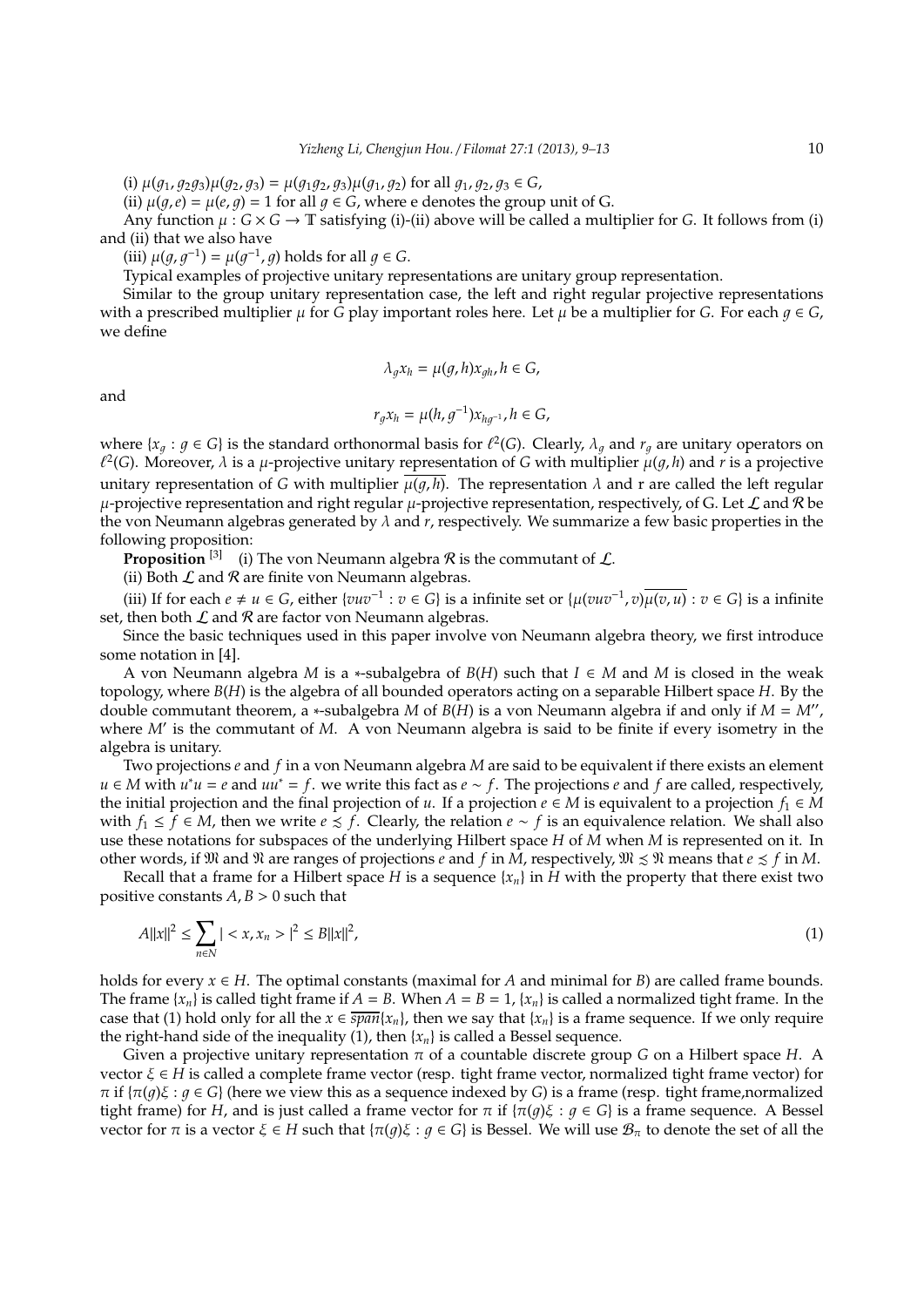Bessel vector of  $\pi$  and  $\pi(G)$  is the von Neumann algebra generated by  $\{\pi(q): q \in G\}$ . Then  $\mathcal{B}_{\pi}$  is a linear subspace invariant under  $\pi(G)$  and  $\pi(G)'$ .

For any projective representation  $\pi$  of a countable discrete group on a Hilbert space *H* and  $x \in H$ , the analysis operator  $\theta_x$  for *x* from  $\mathcal{D}(\theta_x) (\subseteq H)$  to  $\ell^2(G)$  is defined by

$$
\theta_x(y) = \sum_{g \in G} \langle y, \pi(g)x \rangle x_g,
$$

where  $\mathcal{D}(\theta_x) = \{y \in H : \sum$  $\sum_{g \in G}$  | < *y*,  $\pi(g)x >$  |<sup>2</sup> < ∞}.

Clearly  $\mathcal{B}_{\pi} \subseteq \mathcal{D}(\theta_x)$  holds for every  $x \in H$ . In fact: For all  $\xi \in \mathcal{B}_{\pi}$ , we have  $\sum_{g \in G} |< y, \pi(g)\xi > |^2 \leq B||y||^2$  for every  $y \in H$ , where *B* is a positive constant. So

$$
\sum_{g \in G} | < \xi, \pi(g)x > |^2 = \sum_{g \in G} | < x, \pi(g)^* \xi > |^2
$$
\n
$$
= \sum_{g \in G} | < x, \pi(g)^{-1} \xi > |^2 = \sum_{g \in G} | < x, \mu(g, g^{-1})\pi(g^{-1})\xi > |^2
$$
\n
$$
= \sum_{g \in G} | < \mu(g, g^{-1})x, \pi(g^{-1})\xi > |^2 = \sum_{g \in G} | < x, \pi(g^{-1})\xi > |^2
$$
\n
$$
\leq B ||x||^2 < +\infty.
$$

In the case that  $B_\pi$  is dense in *H*, we have that  $\theta_x$  is a densely defined and closable linear operator in [5]. Moreover,  $x \in \mathcal{B}_{\pi}$  if and only if  $\theta_x$  is a bounded linear operator on *H*, which is equivalence to the condition that  $\mathcal{D}(\theta_x) = H$ . Also, we have  $\theta_x^* x_g = \pi(g)x$  for all  $g \in G$ , and  $x$  is a normalized tight frame vector if and only if  $\theta^*_x \theta_x$  is a projection. Moreover, *x* is a complete frame vector (respectively, complete normalized tight frame vector) if and only if  $\theta_x$  is injective with closed range (respectively, isometry).

## **2. Main Results**

**Lemma 2.1**<sup>[3],[5]</sup> Let  $\pi$  be a projective representation of a countable discrete group *G* on a Hilbert space *H* such that  $\mathcal{B}_{\pi}$  is dense in *H*. Then for any  $x \in H$ , there exists  $\xi \in \mathcal{B}_{\pi}$  such that

(i)  $\{\pi(q)\xi : q \in G\}$  is a normalized tight frame for  $[\pi(G)x]$ ;

(ii)  $\theta_{\xi}(H) = [\theta_{x}(\mathcal{B}_{\pi})].$ 

**Lemma 2.2**<sup>[1]</sup> Let  $\pi$  be a projective representation of a countable discrete group *G* on a Hilbert space *H* such that  $\mathcal{B}_{\pi}$  is dense in *H*, and let *x*,  $y \in H$ . Then the following are equivalent:

(i)  $[\theta_x(\mathcal{B}\pi)] = [\theta_y(\mathcal{B}\pi)]$ 

 $(iii)$   $[\pi(G)'x] = [\pi(G)'y]$ 

**Lemma 2.3**<sup>[1]</sup> Let  $\pi$  be a projective representation of a countable discrete group *G* on a Hilbert space *H* such that  $\mathcal{B}_{\pi}$  is dense in *H*, and let *x*, *y*  $\in$  *H*. Then the following are equivalent:

(i)  $[\theta_x(\mathcal{B}\pi)] \subseteq [\theta_y(\mathcal{B}\pi)]$ 

 $(iii)$   $[\pi(G)'x] \subseteq [\pi(G)'y]$ 

Let  $P_x$  (resp.  $P_y$ ) be the orthogonal projection from  $\ell^2(G)$  onto  $[\theta_x(\mathcal{B}_\pi)]$  (resp.  $[\theta_y(\mathcal{B}_\pi)]$ ), and let  $\lambda$  be the left regular  $\mu$ -projection representation of *G*, where  $\mu$  is the multiplier of π. It is routine to check that both  $[\theta_x(\mathcal{B}_\pi)]$  and  $[\theta_y(\mathcal{B}_\pi)]$  are invariant under  $\lambda$ . In fact:

For all  $\xi \in \mathcal{B}_{\pi}$ , for every  $q \in G$ , we have

$$
\begin{array}{rcl}\n\lambda_g(\theta_x(\xi)) & = & \lambda_g(\sum_{h \in G} < \xi, \pi(h)x > x_h) \\
& = & \sum_{h \in G} < \xi, \pi(h)x > \mu(g, h)x_{gh} \\
& = & \sum_{h \in G} < \pi(g)\xi, \pi(g)\pi(h)x > \mu(g, h)x_{gh} \\
& = & \sum_{h \in G} < \pi(g)\xi, \mu(g, h)\pi(gh)x > \mu(g, h)x_{gh} \\
& = & \sum_{h \in G} < \pi(g)\xi, \pi(gh)x > x_{gh} \\
& = & \theta_x(\pi(g)\xi) \subseteq \theta_x(\mathcal{B}_\pi).\n\end{array}
$$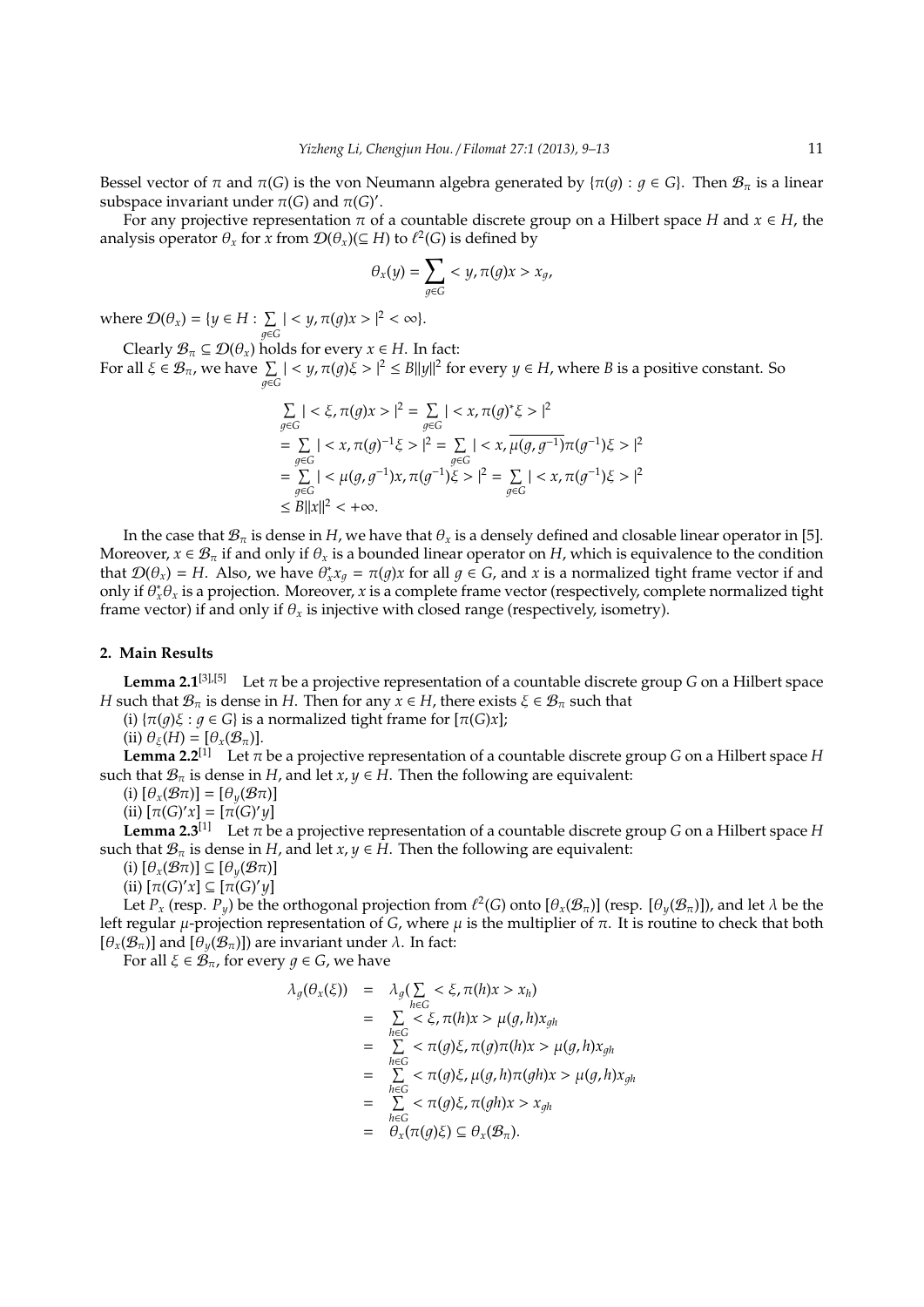So  $P_x$ ,  $P_y \in \lambda(G)'$ . Let  $Q_x$  (resp.  $Q_y$ ) be the orthogonal projection from *H* onto  $[\pi(G)'x]$  (resp.  $[\pi(G)'x]$ ), so  $Q_x, Q_y \in \pi(G)'' = \pi(G)$ .

From Lemma 2.2 and Lemma 2.3 (i.e. Han's results), we know that  $P_x \leq P_y$  is equivalent to  $Q_x \leq Q_y$ . Then we begin to prove the main result.

**Lemma 2.4**<sup>[4]</sup> Suppose R is a von Neumann algebra acting on the Hilbert space *H* and *x*, *y* are in *H*. Then  $[\mathcal{R}'(x)] \precsim [\mathcal{R}'(y)]$  (resp.  $[\mathcal{R}'(x)] \gtrsim [\mathcal{R}'(y)]$ ) if and only if  $[\mathcal{R}(x)] \precsim [\mathcal{R}(y)]$  (resp.  $[\mathcal{R}(x)] \gtrsim [\mathcal{R}(y)]$ ).

The following lemma is the main ingredient in proving the main result.

**Lemma 2.5** Let  $\pi$  be a projective representation of a countable discrete group *G* on a Hilbert space *H* such that  $\mathcal{B}_{\pi}$  is dense in *H*, and let *x*,  $y \in H$ . Then the following are equivalent:

(i)  $P_x \sim P_y$  in  $\lambda(G)'$ ,

(ii)  $Q_x \sim Q_y$  in  $\pi(G)$ ".

Proof. In  $\pi(G)$ , by Lemma 2.4, we have  $[ \pi(G)'x ] ∼ [π(G)'y ]$  is equivalent to  $[π(G)'x] ∼ [π(G)'y]$ , i.e.  $[\pi(G)'x] \sim [\pi(G)'y]$  is equivalent to  $[\pi(G)x] \sim [\pi(G)y]$ . So we let  $Q'_x$  (resp.  $Q'_y$ ) be the orthogonal projection from *H* onto [ $\pi$ (*G*)*x*] (resp. [ $\pi$ (*G*)*y*]). It suffices to prove  $P_x \sim P_y$  is equivalent to  $Q'_x \sim Q'_y$ .

Assume that  $P_x \sim P_y$ , let  $u \in \lambda(G)'$  be the partial isometry such that  $u^*u = P_x$ ,  $uu^* = P_y$ . For  $x \in H$ , by Lemma 2.1, there exists  $\xi \in \mathcal{B}_{\pi}$  such that  $\{\pi(g)\xi : g \in G\}$  is a normalized tight frame for  $[\pi(G)x]$  and  $\theta_{\xi}(H) = [\theta_{x}(\mathcal{B}_{\pi})]$ ; For  $y \in H$ , there exists  $\eta \in \mathcal{B}_{\pi}$  such that  $\{\pi(g)\eta : g \in G\}$  is a normalized tight frame for  $[\pi(G)y]$  and  $\theta_{\eta}(H) = [\theta_y(\mathcal{B}_{\pi})]$ . So we have  $\theta_{\xi} \theta_{\xi}^*$  $\zeta_{\xi}$  =  $P_x$  and  $\theta_{\eta} \theta_{\eta}^* = P_y$ . By the definition of projection, we also have  $\tilde{\theta}^*_s$  $\mathcal{E}_{\xi}^* \theta_{\xi} = Q'_x$  and  $\theta_{\eta}^* \theta_{\eta} = Q'_y$ .

Let  $v = \theta_{\eta}^* u \theta_{\xi}$ , then  $v^* = \theta_{\xi}^*$ ξ *u* <sup>∗</sup>θη. So

$$
v^*v=\theta_\xi^*u^*\theta_\eta\theta_\eta^*u\theta_\xi=\theta_\xi^*u^*P_yu\theta_\xi=\theta_\xi^*u^*uu^*u\theta_\xi=\theta_\xi^*P_x\theta_\xi=\theta_\xi^*\theta_\xi=Q'_x.
$$

In the fifth equality, we use the fact that  $P_x \theta_\xi(H) = \theta_\xi(H)$ . The proof of  $vv^* = Q'_y$  is similar. So we have the expected result  $Q'_x \sim Q'_y$ .

By symmetry, the other hand is obvious.

**Theorem 2.6** Let π be a projective representation of a countable discrete group *G* on a Hilbert space *H* such that  $\mathcal{B}_{\pi}$  is dense in *H*, and let *x*, *y*  $\in$  *H*. Then the following are equivalent:

(i)  $P_x \leq P_y$  in  $\lambda(G)'$ ,

(ii)  $Q_x \precsim Q_y$  in  $\pi(G)''$ .

Proof. (*ii*)  $\Rightarrow$  (*i*): Assume that  $Q_x \le Q_y$  i.e.  $[\pi(G)'x] \le [\pi(G)'y]$ , then  $[\pi(G)'x] \sim [\pi(G)'z] < [\pi(G)'y]$ , where  $z = Qy$  and  $Q$  is the projection (in  $\pi(\tilde{G})$ ) with range [ $\pi(G)'z$ ]. By Lemma 2.2 and Lemma 2.3, we have  $[\theta_x(\mathcal{B}_\pi)] \sim [\theta_z(\mathcal{B}_\pi)] < [\theta_y(\hat{\mathcal{B}}_\pi)]$ , so that  $P_x \preceq P_y$  in  $\lambda(G)'$ .

(*i*)  $\Rightarrow$  (*ii*): If we are given that *P<sub>x</sub>* ≤ *P<sub>y</sub>* in  $\lambda$ (*G*)', so *P<sub>x</sub>* is equivalent to a subprojection *P* of *P<sub>y</sub>* where  $P \in \lambda(G)'$ . Suppose the range of *P* is  $K_1$  which is contained in  $[\theta_y(\mathcal{B}_\pi)]$ . Clearly  $[\theta_x(\mathcal{B}_\pi)]$ ,  $[\theta_y(\mathcal{B}_\pi)]$  are invariant under  $\lambda$ . Thus we have  $P_x \lambda_g = \lambda_g P_x$  and  $P_y \lambda_g = \lambda_g P_y$  for all  $g \in G$ . Obviously  $P_y P \neq 0$ , we say that  $P_yPx_e \neq 0$ . In fact, since otherwise we would have  $P_yPx_g = \lambda_gP_yPx_e = 0$  and so  $P_yP = 0$ , where *e* is the group unit of *G*.

For  $y \in H$ , by Lemma 2.1 there exists  $\eta \in \mathcal{B}_{\pi}$  such that  $\{\pi(g)\eta : g \in G\}$  is a normalized tight frame for  $[\pi(G)y]$  and  $\theta_{\eta}(H) = [\theta_y(\mathcal{B}_{\pi})]$ . Let  $z = \theta_{\eta}^* P_y P x_e$ , then we have  $z \in \mathcal{B}_{\pi}$  and  $\pi(g)\theta_{\eta}^* P_y P x_e = \theta_{\eta}^* \lambda_g P_y P x_e$  for all  $q \in G$ . In fact:

Since  $P_yPx_e \in [\theta_y(\mathcal{B}_\pi)]=\theta_\eta(H)$ , so there exists  $x' \in H$  such that  $P_yPx_e = \sum$  $\sum_{g \in G} < x', \pi(h)\eta > x_h$ . Then

$$
\pi(g)\theta_{\eta}^{*}P_{y}Px_{e} = \pi(g)(\sum_{h\in G} < x', \pi(h)\eta > \pi(h)\eta)
$$
\n
$$
= \sum_{h\in G} < x', \pi(h)\eta > \pi(g)\pi(h)\eta
$$
\n
$$
= \sum_{h\in G} \mu(g, h) < x', \pi(h)\eta > \pi(gh)\eta
$$
\n
$$
= \theta_{\eta}^{*}(\sum_{h\in G} \mu(g, h) < x', \pi(h)\eta > x_{gh})
$$
\n
$$
= \theta_{\eta}^{*}(\sum_{h\in G} < x', \pi(h)\eta > \lambda_{g}x_{h})
$$
\n
$$
= \theta_{\eta}^{*}\lambda_{g}P_{y}Px_{e}.
$$